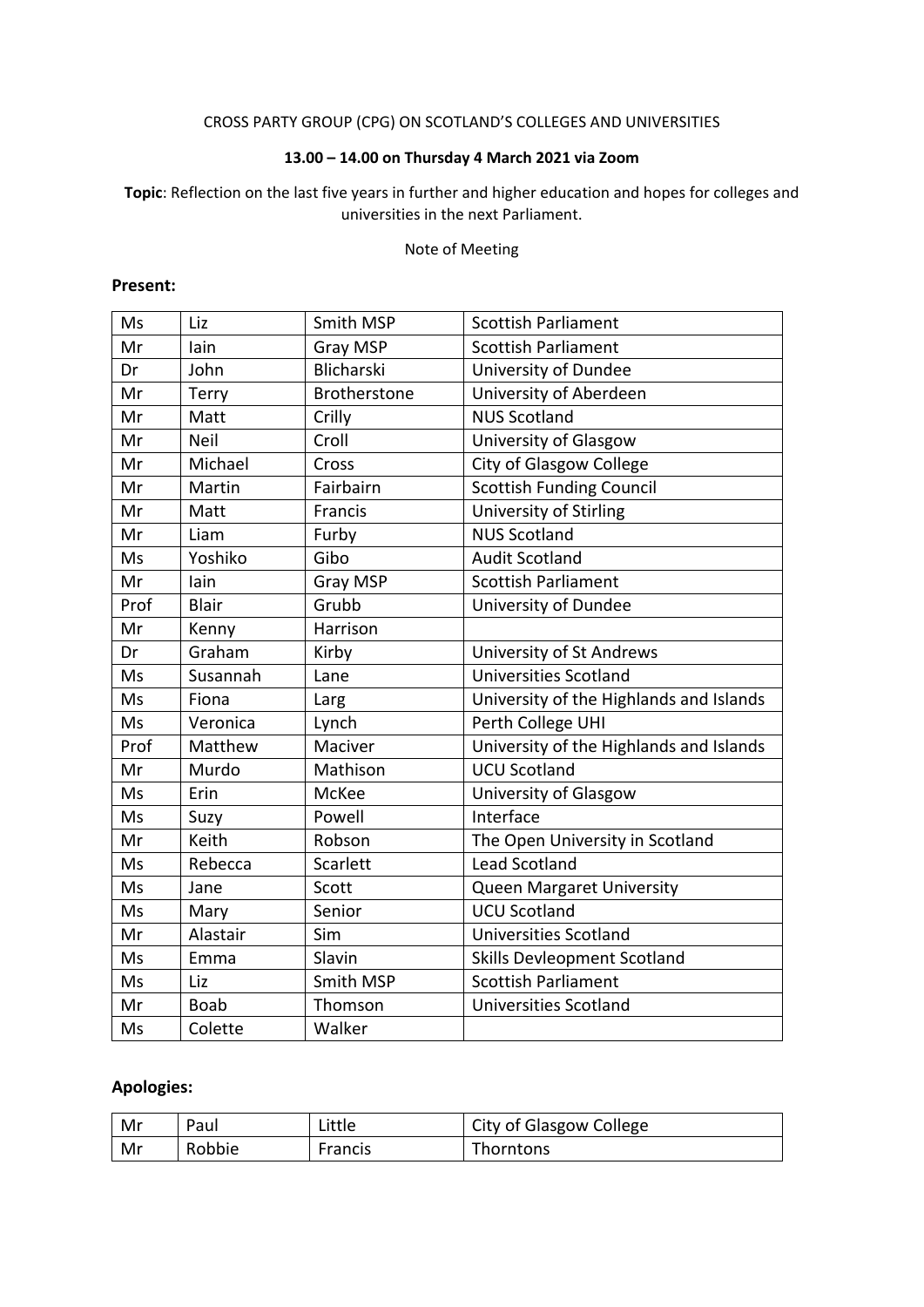## **1. Welcome and introduction from the Convener**

The Convener welcomed the Group to its second virtual meeting during the pandemic and reminded members that this would the final meeting in the current parliamentary term.

The Convener informed members that Iain Gray MSP is not be seeking re-election at the upcoming Scottish Parliament election and thanked Mr Gray for his support of the CPG during his tenure as Vice Convener.

The Convener then introduced the speakers for the meeting and said they would reflect on the last five years in further and higher education and share their hopes and aspirations for both sectors in the new Parliament.

## **2. Apologies**

The Convener noted the apologies for the meeting.

## **3. Approval of minute from 12 November 2020 meeting**

Members approved the minute of the previous meeting.

## **4. Presentations**

#### **Mr Alastair Sim, Universities Scotland**

Mr Sim began his presentation by outlining the challenges faced by the university sector during the last five years. Since 2016, teaching funding has been eroded to such an extent that the value of publicly funded places is now just 85.6% of its cost whilst research funding has also decreased at a similar rate with a 17% drop in real terms value. Mr Sim argued that the decline in public funding has been a factor in the number of Scottish universities in the world's top 200 dropping from five in 2016 to three currently.

Mr Sim then moved on to outline the achievements of the higher education sector and noted that there is now a record number of Scottish students being taught at university. 36,930 Scottish domiciles were accepted to a Scottish university in 2020 which is the highest ever accepted in a single year. Mr Sim added that the sector has also made good progress on widening access having met the interim target set by the Scottish Government that 16% of entrants into higher education should be from the most disadvantaged areas of Scotland.

Concluding his presentation, Mr Sim shared his hopes for higher education in the next parliamentary term and told members that a successful university sector will be crucial to Scotland's recovery from the COVID-19 pandemic. Some of that success will be based on what universities already do, such as world-changing research and community engagement, whilst some will be based on an agile response to changing circumstances. That includes upskilling and reskilling through flexible learning and helping businesses to re-invent products and processes.

#### **Mr Matt Crilly, NUS Scotland**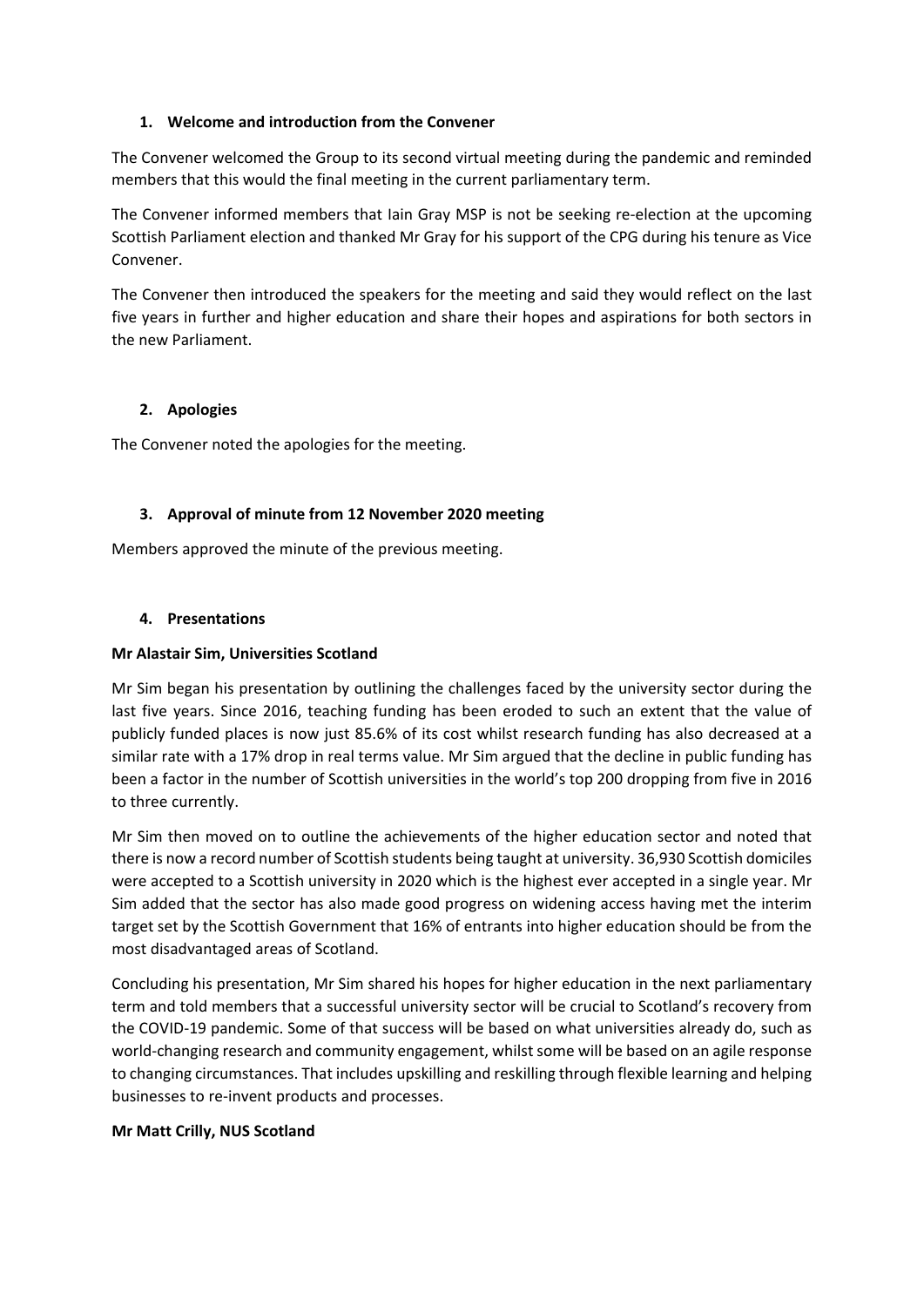Mr Crilly began his presentation by stating that the current global pandemic has been the most seismic event of the last five years. He added that the pandemic is possibly the best example of how important students are asthey were amongst the first to rush to the NHS frontline and contribute to the national effort. This year has proven how resilient the student community is as they adapted to online learning and continued achieving which would have proved impossible if not for the hard work and dedication of staff in colleges and universities.

Continuing, Mr Crilly said that the independent student support review was another major milestone and whilst NUS Scotland welcomed the ambition of the review, a clear plan on the next steps to achieving it has not been forthcoming. He added that Scotland's level of student debt is rising and whilst "free tuition" is often spoken about in Scotland, education is not free. Student support should be tied to the Living Wage so it's not eroded year on year by cost of living increases.

Looking ahead, Mr Crilly stated that NUS Scotland's immediate priority is that students can complete their studies successfully and that people are supported in education and have supportive assessment practices that show an understanding of the circumstances that students are learning in. He added that NUS Scotland will be calling on political parties to support a "student guarantee" at the upcoming election. The guarantee comprises a lifelong right to access education including a commitment to ensuring that student finance meets the real cost of education.

## **Ms Shona Struthers, Colleges Scotland**

Ms Struthers began her presentation by providing an overview of important areas of work for the college sector over the last five years. That included a new governance framework in 2016 followed by a collaborative report with the Fraser of Allander Institute which looked at the economic value of colleges and found that each college graduate generates a return of £55,000 to their life-time earnings. Continuing, Ms Struthers said that the Four Nations College Blueprint in 2019 was the result of the college sector across the UK coming together and working in partnership to ensure that colleges are prepared for the challenges that lie ahead in the post-Brexit landscape.

On emerging from the pandemic and considering the return to campus, Ms Struthers said colleges face a major issue with non-completers because of the impact of the restrictions on practical-based courses. She added that staff in institutions are working incredibly hard to get students through their studies. Discussing the post-pandemic recovery, Ms Struthers said that colleges will be integral to Scotland's success and that a lot of businesses will not reopen and staff will need to be re-deployed and re-trained, perhaps into social care.

#### **5. Discussion and questions**

The Convener thanked the speakers for their presentations and invited questions from the group.

#### **Martin Fairbairn, Scottish Funding Council**

Mr Fairbairn asked what universities would do with extra funding for the unit of resource or extra funding to reduce the number of funded places.

Mr Sim replied that the Scottish higher education sector has a major structural problem which has resulted in huge levels of borrowing. He added that students won't receive the experience they deserve in the future if the student-staff ratio keeps being eroded, and that the breadth of the student experience and fundamentals of mental health support will be lost.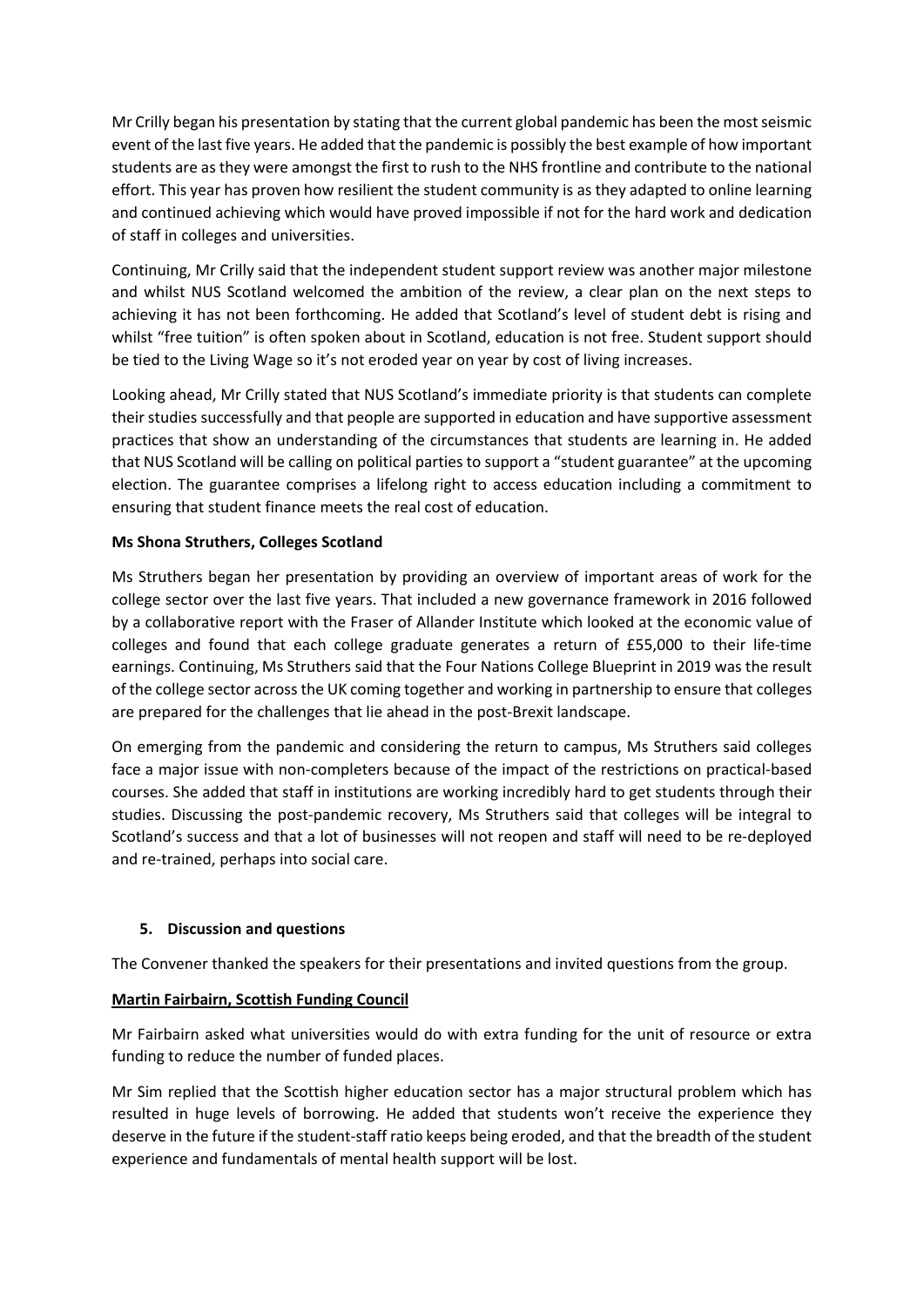## **Colette Walker**

Ms Walker informed members that she is the mother of a disabled school-leaver who has struggled with entering further education because of expectations placed on him in terms of coursework. She added that he has faced fundamental barriers to his human right to access education.

Ms Struthers replied that the college sector does its best to reach out to and provide for vulnerable students who have additional support needs. She offered to follow up with Ms Walker after the meeting to provide information on the support available.

## **Mary Senior, UCU Scotland**

Ms Senior referred to the SFC's Review and asked whether now is the right time to be having a Review given the number of pressures that have been articulated throughout the meeting.

Mr Sim replied that he does not believe that now is the right time for fundamental reshaping whilst we are still in the midst of the pandemic. There are aspects of the Review that are most relevant now and would deliver quick, catalytic help for society and the economy as needed right now.

Ms Struthers replied that there is never a good time to change and that we cannot pretend the pandemic has not changed things. She added that many things will never revert back to the way they were and both sectors must take account of this.

Mr Crilly said that students are very worried about potential job losses and that staff-student ratios means in practice that student's do not receive the same one-to-one support and feedback due to time pressures.

## **Michael Cross, City of Glasgow College**

Mr Cross referred to the Cumberford-Little report into the economic value of colleges. Whilst he recognises the call for stability during a pandemic, the report identifies limits on capacity within the system that if released would maximise capacity and ultimately enable colleges to make a fuller contribution to economic recovery.

Ms Struthers replied that the report pushes the college sector to be more flexible than it currently is, which is to be applauded.

Mr Sim welcomed the report's ambition for the college sector but informed members that he was concerned about suggestion of fundamentally changing the funding model. He added that could lead to a disruptive zero-sum game between colleges and universities which would be unwise. Funding streams should be kept apart so the sectors are not forced into a combative rather than collaborative space.

#### **Neil Croll, University of Glasgow**

Mr Croll referred to the Scottish Government's Access Data Group which met for over a year and recommended that the Scottish Index of Multiple Deprivation (SIMD) should remain but that free schools meals (FSMs), and other indicators, should also be used to measure deprivation. He added that so far FSMs has not been adopted as a measure by the Scottish Government and asked how those findings could be re-energised.

Mr Sim replied that he completely agrees that FSMs should be used to measure to deprivation along with SIMD but that ultimately the onus is with the Scottish Government.